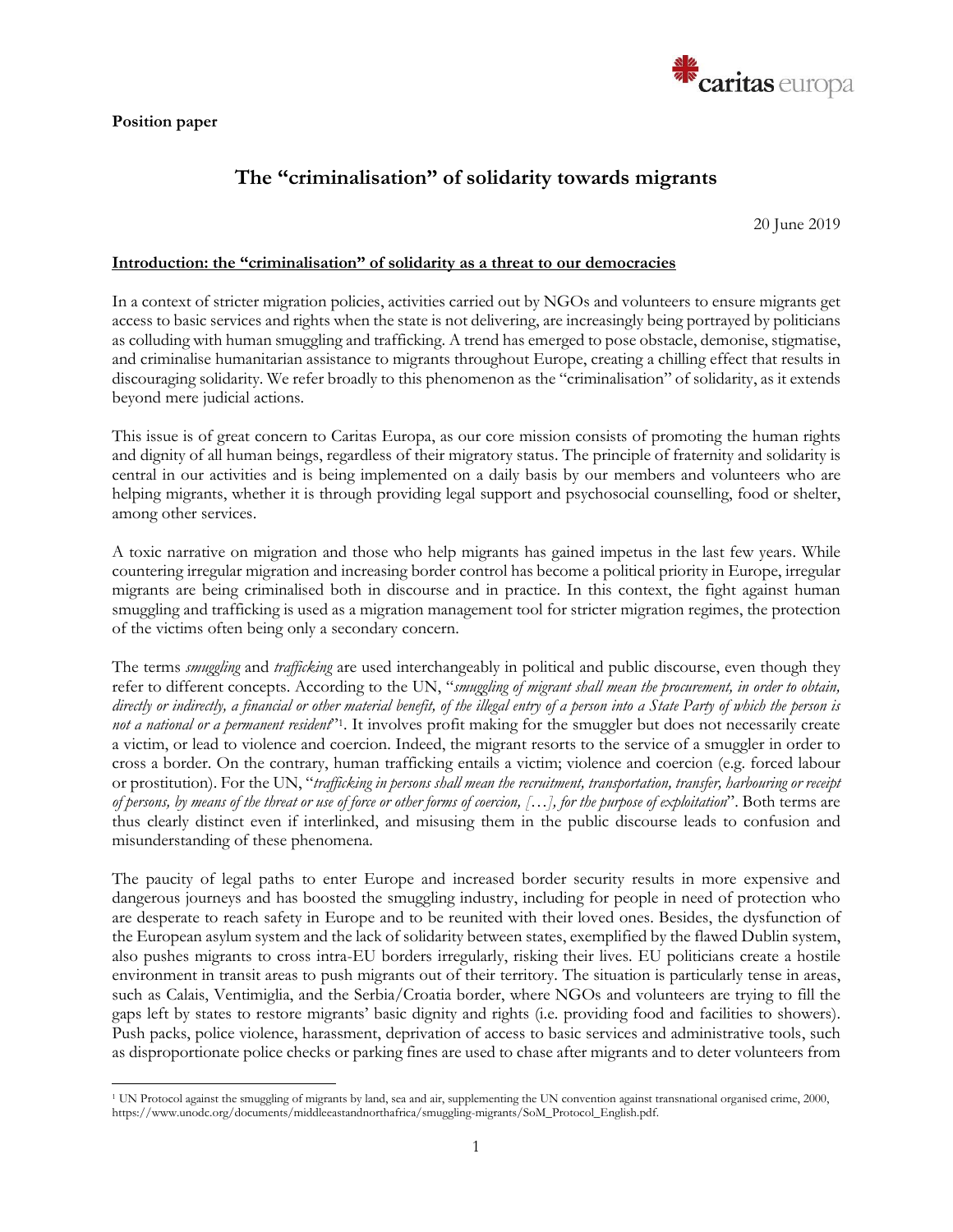

carrying out their supportive activities. This results in creating an environment of suspicion and fuels xenophobia and negative discourses on migration. NGOs and volunteers are wrongly accused of being complicit of human smuggling due to the support they provide to irregular migrants in transit.

In addition, this criminalisation of solidarity is counterproductive in the fight against big transnational human smugglers' and traffickers' networks. Instead of wasting public resources in prosecuting innocent volunteers, the states ought to better invest their money and capacity in trying to dismantle big criminal networks that abuse migrants.

We are extremely concerned and worried by the increased criminalisation of solidarity, that puts our work and that of thousands of CSOs staff and volunteers around Europe in jeopardy. Catering to the needs and rights of migrants should be applauded instead of impeded by governments. The criminalisation of solidarity goes much beyond the issue of migration: it threatens our common European values of solidarity and human rights and risks damaging the social trust and social cohesion of our society. This is about the fundamental rights of European citizens to contribute to democracy and the fulfilment of everyone's rights.

## **NGOs and volunteers: the collateral victims of the fight against human smuggling and trafficking**

While it is impossible to gather statistics on the criminalisation of solidarity in Europe due to the variety of cases and legislation in different countries and due to the absence of monitoring tools, **a clear trend of shrinking space<sup>2</sup> for CSOs and human rights defenders supporting migrants has been emerging,** as those few examples attest.

Already back in 2012, a roundtable organised by the Council of Europe<sup>3</sup> with human rights defenders from Belgium, France and Greece highlighted increased detention, harassment, intimidation, legal proceedings and arrests of CSOs and activists. A research<sup>4</sup> in Italy, Greece, Hungary and the UK showed that more than half of the respondents witnessed an increase in policing of their activities since 2015, including intimidation, stigmatisation, suspicion and criminalisation that has led organisations and volunteers to change and adapt their work.

In France, several people who have provided support to migrants have been prosecuted for alleged smuggling. The French law foresees criminal sanctions against the facilitation of entry and transit done on a for-profit basis or in rule of compensation. The exemption for humanitarian assistance, expanded in 2012, did not suppress the "délit de solidarité" (crime of solidarity), as several humanitarian assistance acts can still be interpreted as smuggling under a far-reaching interpretation of the law<sup>5</sup>. Migrants rights' activists, volunteers and associations are frequently harassed and intimidated in various areas, such as at the border between France and Italy, near the Italian town of Ventimiglia, for example, where migrants survive in deplorable conditions and endure violence, harassment and push backs by the police<sup>6</sup>.

In April 2018, the French town of Briançon, in the Alps bordering Italy, became the theatre of rising tension around the issue of migration. Many migrants attempted to reach France from Italy by crossing the Alps without appropriate clothing or winter gear or knowledge of the area (e.g. walking in sandals in the snow). They faced

l <sup>2</sup> Council of Europe, Recommendation CM/Rec(2018)11 of the Committee of Ministers to Member States on the need to strengthen the protection and promotion of civil society space in Europe, 28 November 2018,

https://search.coe.int/cm/pages/result\_details.aspx?objectid=09000016808fd8b9.

<sup>&</sup>lt;sup>3</sup> The protection of migrant rights in Europe. Round table with human rights defenders organised by the Office of the Council of Europe Commissioner for Human Rights Paris, 5 October 2012 pg. 6-8[, https://rm.coe.int/ref/CommDH\(2013\)9.](https://rm.coe.int/ref/CommDH(2013)9)

<sup>4</sup> Sergio Carrera, Jennifer Allsopp and Lina Vosyliūtė, "Main Research Findings of ESRC Project on The Effects of EU's Anti-Smuggling Policies on Civil Society Actors", http://picum.org/Documents/Others/ESCR\_Project\_Main\_Findings\_Report.pdf.

<sup>&</sup>lt;sup>5</sup> In August 2017, the French farmer Cédric Herrou was sentenced to four months suspended prison for human smuggling by the tribunal of Aix of Provence, ruling that the assistance he gave to migrants was not covered by the humanitarian assistance exemption, as it aimed at gaining moral or political gains (activism). https://www.gisti.org/spip.php?article5728.

<sup>6</sup> Commission nationale consultative des droits de l'homme, "Avis sur la situation des migrants à la frontière franco-italienne", 19 Juin 2018, http://www.cncdh.fr/sites/default/files/180619\_avis\_situation\_des\_migrants\_a\_la\_frontiere\_italienne.pdf.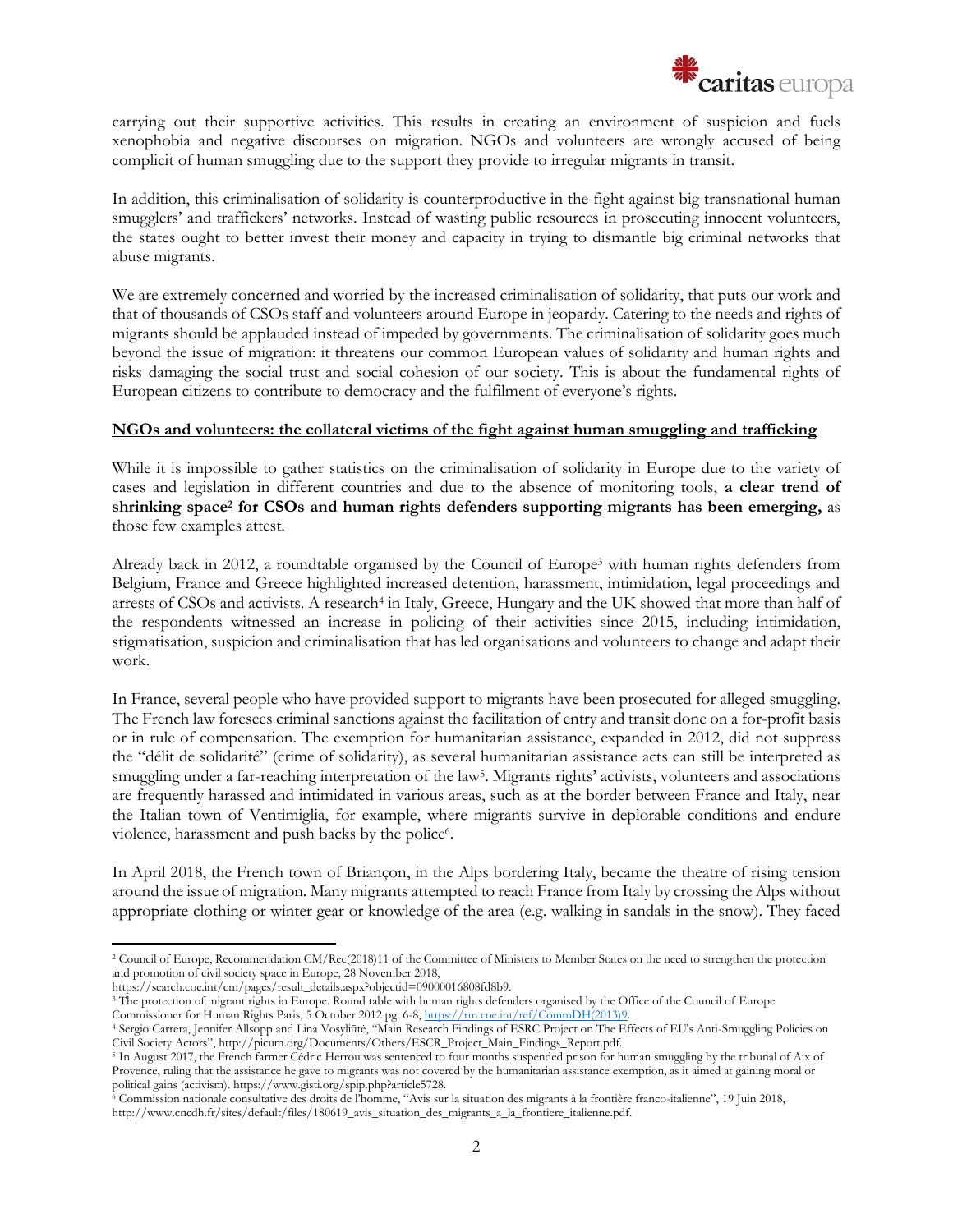

very dangerous conditions and several of them died from cold during the expedition. French volunteers started to patrol the mountains to prevent deaths only to be accused of colluding with the smugglers. In April, the extreme far right group *Générations identitaires* gathered in the mountain pass of l'Echelle to expose its message of hatred and prevent migrants from crossing the border. Whilst the French police did not intervene to arrest them in virtue of the French law against incitement of hatred, the police arrested and detained seven activists for 10 days. These activists, in their 20s, were taking part in a counter demonstration against *Generations Identitaires* on the Italian mountainside. The activists were prosecuted for facilitating the illegal entry of migrants as part of an "organised criminal band", resulting in an aggravated offense for which they faced up to ten years of jail-time and a €750,000 fine. In November 2018, they were condemned to various affirmative or suspended prison sentences<sup>7</sup>.

In Paris and Calais, French authorities and police try to deter humanitarian assistance to migrants by administrative means (e.g. applying multiple car fines, preventing food distributions), and by violence, harassment, intimidation, arrest and prosecution. A research identified 600 incidents of intimidation and violence by the police against volunteers between November 2017 and July 2018 in the region of Calais<sup>8</sup> . In 2017, after harassing migrants who went to Caritas France's office to take a shower in their installed facilities, Calais' local authorities blocked their access to the showers and arrested several people, including a journalist and some of Caritas France's staff<sup>9</sup> .

On the 6th of July 2018, the French Constitutional Court<sup>10</sup> declared that providing assistance to migrants, regardless of their legal status, and if not done in rule of any benefit, derives from the constitutional "principle of fraternity" and should therefore be exempted from prosecution. While this ruling gives an important positive message on solidarity, it nevertheless does not prevent prosecution of cases related to the facilitation of entry at the border, for which humanitarian exemption is not foreseen. In addition, the 2018 revision of the French law on migration and asylum has not defined what "for profit" facilitation of entry means, leaving a large room of interpretation to French courts.

The situation is the most extreme in Hungary where recent provisions<sup>11</sup> criminalise NGOs and individuals that defend asylum seekers' and migrants' rights and provide humanitarian assistance, under the guise of "promoting and supporting illegal migration". People providing information and legal support to migrants on the asylum procedure, in conformity with EU law, risk fines and one year of prison. In addition, new rules further restrict the right to asylum and introduce a special tax on "immigration supporting activity", covering media campaigns and "propaganda activities that portray immigration in a positive light". The Venice Commission<sup>12</sup> concluded that the provisions breached several human rights, including the rights to freedom of expression and association. On the 19th of July 2018, the European Commission (EC) opened an infringement procedure against Hungary, arguing that new provisions criminalise any assistance offered to people wishing to apply for asylum or for a residence permit in Hungary, which is in breach of the EU Treaties, EU law and the EU Charter of Fundamental Rights. In January 2019, the EC announced follow-up steps of the infringement procedure before referring the case to the Court of Justice of the EU<sup>13</sup>.

<sup>8</sup> Help refugees et all, "Calais: the police harassment of volunteers", November 2017-July 2018[, https://y9w4d3a4.stackpathcdn.com/wp](https://y9w4d3a4.stackpathcdn.com/wp-content/uploads/2018/08/Police-Harrassment-of-Volunteers-in-Calais-1.pdf)[content/uploads/2018/08/Police-Harrassment-of-Volunteers-in-Calais-1.pdf.](https://y9w4d3a4.stackpathcdn.com/wp-content/uploads/2018/08/Police-Harrassment-of-Volunteers-in-Calais-1.pdf)

 $\overline{a}$ <sup>7</sup> Mediapart, "Les 7 de Briançon lourdement condamné·es par le tribunal de Gap", 13 December 2018, https://blogs.mediapart.fr/eugeniopopulin/blog/131218/les-7-de-briancon-lourdement-condamne-e-s-par-le-tribunal-de-gap.

<sup>9</sup> For a detailed overview of the situation in Northern France, see also Amnesty International, "Targeting solidarity: criminalisation and harassment of people defending refugee and migrant rights in Northern France", June 2019, https://www.amnesty.org/en/documents/eur21/0356/2019/en/ <sup>10</sup> La Cimade, "La fraternité reconnue comme valeur constitutionnelle : qu'est-ce que ça change?", 9 July 2018, [https://www.lacimade.org/la-fraternite](https://www.lacimade.org/la-fraternite-reconnue-comme-valeur-constitutionnelle-quest-ce-que-ca-change/?gclid=Cj0KCQjwwODlBRDuARIsAMy_28XN51CXH86Fys_XCS3XU-yO9hnLmDznKe9YTWEr1phY0tt48VeVymgaAig8EALw_wcB)[reconnue-comme-valeur-constitutionnelle-quest-ce-que-ca-change/?gclid=Cj0KCQjwwODlBRDuARIsAMy\\_28XN51CXH86Fys\\_XCS3XU](https://www.lacimade.org/la-fraternite-reconnue-comme-valeur-constitutionnelle-quest-ce-que-ca-change/?gclid=Cj0KCQjwwODlBRDuARIsAMy_28XN51CXH86Fys_XCS3XU-yO9hnLmDznKe9YTWEr1phY0tt48VeVymgaAig8EALw_wcB)[yO9hnLmDznKe9YTWEr1phY0tt48VeVymgaAig8EALw\\_wcB.](https://www.lacimade.org/la-fraternite-reconnue-comme-valeur-constitutionnelle-quest-ce-que-ca-change/?gclid=Cj0KCQjwwODlBRDuARIsAMy_28XN51CXH86Fys_XCS3XU-yO9hnLmDznKe9YTWEr1phY0tt48VeVymgaAig8EALw_wcB) 

<sup>11</sup> "The Hungarian Helsinki Committee", https://www.helsinki.hu/en/lexngo-2018/.

<sup>&</sup>lt;sup>12</sup> Venice Commission, "Joint Opinion on the Provisions of the "Stop Soros" draft Legislative Package which directly affect NGOs", 22-23 June 2018, [http://www.venice.coe.int/webforms/documents/?pdf=CDL-AD\(2018\)013-e.](http://www.venice.coe.int/webforms/documents/?pdf=CDL-AD(2018)013-e)

<sup>13</sup> European Commission, "Asylum: Commission takes next step in infringement procedure against Hungary for criminalising activities in support of asylum applicants", 24 January 2019, [http://europa.eu/rapid/press-release\\_IP-19-469\\_en.htm.](http://europa.eu/rapid/press-release_IP-19-469_en.htm)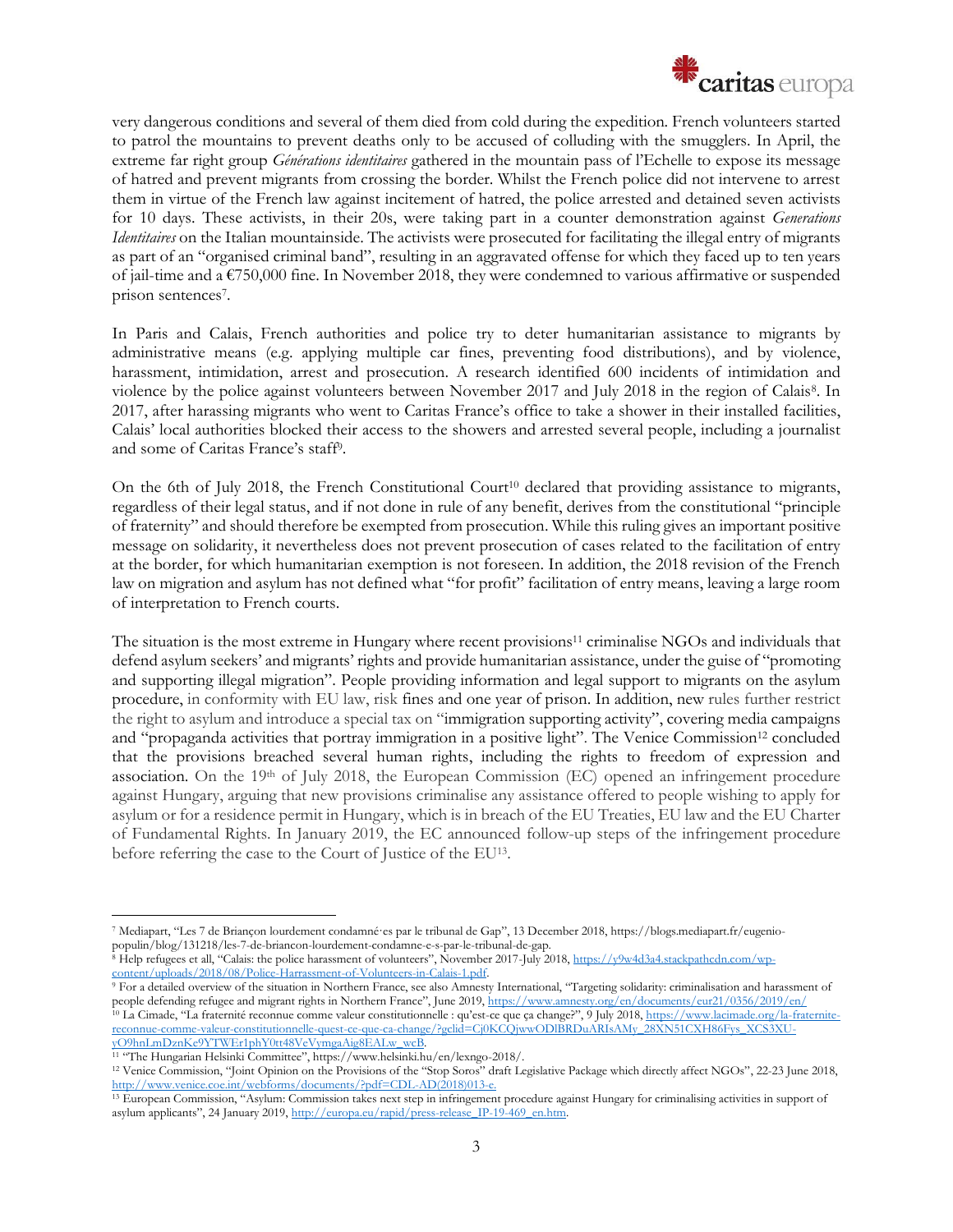

In Spain, a law forbids the documenting (via pictures, videos) of security forces' interventions, and foresees a fine of up to €600,00014. This law restricts the room of manoeuvre of CSOs and journalists to document violence and abuses committed by security forces towards migrants, in Ceuta and Melilla for example, where pushbacks occur regularly. Following a failed investigation against her in Spain, the Spanish journalist and human rights activist, Helena Maleno, was brought to court in Morocco over allegations of collusion with traffickers due to her work to protect migrants in the Mediterranean Sea between Morocco and Spain<sup>15</sup> . She was finally acquitted in April 2019 for lack of evidence<sup>16</sup>.

The first trial of 11 volunteers and migrants, accused of smuggling and trafficking of migrants trying to reach the UK from Brussels took place in Belgium in September 2018. Three volunteers (two journalists and one social worker), sheltered migrants at their home as they had been staying in a makeshift camp in the Maximilian park. As a result, they face up to ten years imprisonment<sup>17</sup> for being complicit of smuggling, for instance, by lending their phones and facilitating Western Union payments for migrants planning to reach the UK irregularly. The volunteers were acquitted in March 2019, but the Prosecutor-General appealed the decision (the next trial is foreseen for September 2019). Many lawyers declared this move as politically motivated, with the aim of sending a warning message to volunteers, in a climate of heightened suspicion and mistrust by politicians towards volunteers supporting migrants.

Also in Nordic European and Balkan countries, citizens, including retirees, have been troubled and sometimes prosecuted for giving a lift, shelter, or a cup of tea to migrants in distress<sup>18</sup>. In Italy and Switzerland, even priests and pastors have been accused of colluding with smugglers because of their support to migrants in distress. Mussie Zerai, an Eritrean ordained Catholic priest in Italy, now living in Switzerland, and a 2015 Nobel Prize nominee, was accused by prosecutors in Trapani of assisting in illegal migration due to the work he did to help locate and rescue migrants at sea in the aftermath of the 2015 Lampedusa shipwreck<sup>19</sup>. In Switzerland, Pastor Norbert Valley has been charged with "facilitating the illegal stay" of a homeless Togolese man, whose asylum application was rejected, because he provided shelter and money to the man in need. Not only was he charged for showing humanitarian care, but he was also taken by police for further questioning during the Sunday mass service at which he was presiding. He now faces a criminal trial if indicted<sup>20</sup>.

**NGOs carrying out search and rescue (SAR) operations in the Mediterranean Sea are also being accused of colluding with smugglers and creating pull factors for migrants to Europe**21. In Italy, after the government introduced a code of conduct in 2017 that restricts NGOs' SAR actions, several people and organisations have come under investigation for human smuggling and have seen their possessions/materials seized and/or destroyed<sup>22</sup>. In addition, since the Italian government prohibited SAR vessels from docking in its ports in the summer of 2018, rescue ships carrying vulnerable migrants and minors on board have been frequently held for days (or even weeks) at sea while EU governments negotiate where to disembark the rescued

 $\overline{a}$ <sup>14</sup> Ley Orgánica 4/2015, de 30 de marzo, de protección de la seguridad ciudadana, https://boe.es/buscar/pdf/2015/BOE-A-2015-3442 consolidado.pdf.

<sup>15</sup> S. Jones, "Spanish activist in Moroccan court over people smuggling charge", El Pais, 10 January 2018,

[https://www.theguardian.com/world/2018/jan/10/spanish-activist-helena-maleno-in-moroccan-court-over-people-smuggling-charge.](https://www.theguardian.com/world/2018/jan/10/spanish-activist-helena-maleno-in-moroccan-court-over-people-smuggling-charge)

<sup>16</sup> N. Castellano, "Carpetazo a la persecución judicial sobre Helena Maleno", CadenaSer, 11 March 2019,

https://cadenaser.com/ser/2019/03/10/sociedad/1552243803\_352891.html?ssm=fb&fbclid=IwAR1gT-DhonlcVSiS3aLMSSslLXyEI03- CNhFbxbRdDDg0\_O\_ThpeOxJmH4s.

<sup>17</sup> C. Lallemand, "Trois Belges accusées de trafic d'êtres humains après avoir aidé des migrants", Le Vif, 5 June 2018,

[http://www.levif.be/actualite/belgique/trois-belges-accusees-de-trafic-d-etres-humains-apres-avoir-aide-des-migrants/article-normal-847207.html.](http://www.levif.be/actualite/belgique/trois-belges-accusees-de-trafic-d-etres-humains-apres-avoir-aide-des-migrants/article-normal-847207.html) <sup>18</sup> For detailed accounts, see The Institute of Race Relations, "Humanitarianism, the unacceptable face of solidarity", 2017, http://s3-eu-west-2.amazonaws.com/wpmedia.outlandish.com/irr/2017/11/10092853/Humanitarianism\_the\_unacceptable\_face\_of\_solidarity.pdf.

<sup>&</sup>lt;sup>19</sup> La Croix, "Italian prosecutors investigate priest who protects migrants", 15 August 2017, [https://international.la-croix.com/news/italian-](https://international.la-croix.com/news/italian-prosecutors-investigate-priest-who-protects-migrants/5693)

[prosecutors-investigate-priest-who-protects-migrants/5693](https://international.la-croix.com/news/italian-prosecutors-investigate-priest-who-protects-migrants/5693) and The Telegraph, "The little-known priest giving the Pope a run for Nobel Peace Prize", 4 October 2015, https://www.telegraph.co.uk/news/worldnews/europe/italy/11910942/The-little-known-priest-giving-the-Pope-a-run-for-Nobel-Peace-Prize.html.

<sup>20</sup> Amnesty International, "Switzerland: Authorities must drop absurd charges against priest who showed compassion to asylum-seeker", 10 April 2019, https://www.amnesty.org/en/latest/news/2019/04/swiss-authorities-must-drop-charges-against-priest-who-helped-asylum-seeker/.

<sup>21</sup> Paolo Cuttitta, "Pushing Migrants Back to Libya, Persecuting Rescue NGOs: The End of the Humanitarian Turn", 19 April 2018,

https://www.law.ox.ac.uk/research-subject-groups/centre-criminology/centreborder-criminologies/blog/2018/04/pushing-0.

<sup>22</sup> Fundamental Rights Agency, "Fundamental rights considerations: NGO ships involved in search and rescue in the Mediterranean and criminal investigations", https://fra.europa.eu/en/theme/asylum-migration-borders/ngos-sar-activities.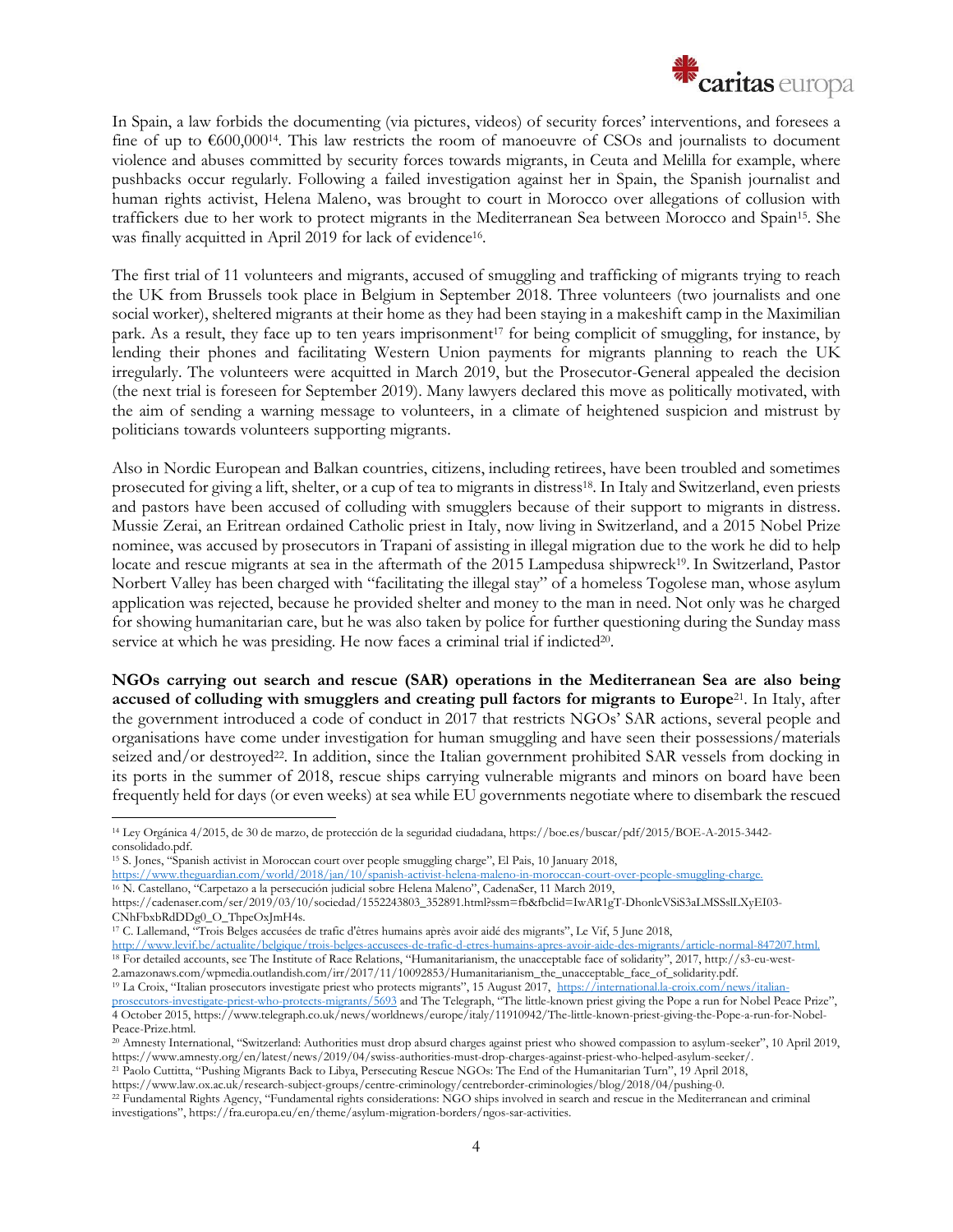

seafarers<sup>23</sup>. This toxic and chilling environment has led to a progressive withdrawal of CSOs' SAR activities in the Mediterranean Sea. This situation has been further compounded because of decisions made by EU countries to withdraw vessels from the EU anti-smuggling civil military mission, known as "Operation Sophia" in March 2019. This effectively leaves migrants attempting the dangerous journey to Europe at the mercy of ill-trained Libyan coast guards (supported by the European countries), that place those rescued into detention in Libya, devastated by civil war. Both the International Organization for Migration (IOM) and the UN refugee agency (UNHCR) have repeatedly raised concerns about the lack of rescue capacity at Sea, the criminalisation of CSOs' SAR activities and the abhorrent conditions migrants are facing in Libya. They even indicated that the country cannot be considered a safe point of disembarkation<sup>24</sup>. In June 2019, international lawyers filed a 245-page legal proceeding before the International Criminal Court (ICC) against the EU, Italy, Germany and France; accusing them of crimes against humanity. The lawyers claim that they are criminally liable for the migration policies they have endorsed and carried out since 2014 in the Central Mediterranean Sea and the cooperation with Libya that has led to the deaths and abuses of many migrants<sup>25</sup>.

Despite research demonstrating that NGOs' SAR operations do not create pull factors for irregular migration<sup>26</sup> and investigations from the Italian parliament not finding evidence of wrongdoing, EU policy makers and institutions still refrain from supporting CSOs' SAR activities. In June 2018, the European Council called on all vessels operating in the Mediterranean to not obstruct operations of the Libyan Coastguard, a hinted allusion to NGOs' SAR vessels<sup>27</sup>. The head of Frontex declared on several occasions that CSOs' SAR missions constitute a pull factor and "play the game of smugglers", an accusation echoed by far right and populist politicians such as Matteo Salvini, and more recently in April 2019 also by the French Minister of Interior. This narrative, widely disseminated via social media and mainstream media outlets, erodes public support for solidarity and trust of CSOs, many of which are assuming an essential role in strengthening our democracies and protecting human rights.

A "security decree bis", approved by the Italian government in June 2019, further reinforces the crackdown against NGO's SAR operations in the Mediterranean Sea under the pretence of fighting irregular migration. With this decree, the Italian Ministry of Interior is able to limit the activities of SAR boats at sea, including by prohibiting them from docking in Italian ports and by seizing their vessels. Fines of up to €50,000 per incident are foreseen for the captain, owner, and operator of a vessel entering Italian territorial waters without authorisation. In addition, other provisions and criminal sanctions to fight human smuggling and to restrict the right to demonstrate in general could threaten the activities of CSOs supporting migrants<sup>28</sup>.

Also in Greece, SAR operations and support to migrants is being challenged. A high profile trial took place in Lesbos concerning three Spanish firefighters who worked with the NGO Proem-Aid SAR operations in the Aegean Sea between Greece and Turkey. These three men were accused of complicity in human smuggling. After several trials, however, they were cleared of wrongdoing, barely escaping from ten years imprisonment<sup>29</sup>. The Syrian refugee Sarah Mardini, who arrived to Lesbos in 2015 and now lives in Berlin, was charged with belonging to a criminal organisation, people smuggling, money laundering, and espionage for the volunteer

<sup>29</sup> "Greek court acquits Spanish firemen accused of people smuggling ", El Pais,

 $\overline{a}$ 

<sup>23</sup> HRW, "EU/Italy/Libya: Disputes Over Rescues Put Lives at Risk", 25 July 2018, https://www.hrw.org/news/2018/07/25/eu/italy/libya-disputesover-rescues-put-lives-risk.

<sup>&</sup>lt;sup>24</sup> On the situation of migrants and refugees in Libya, see UN, "Desperate and Dangerous: Report on the human rights situation of migrants and refugees in Libya", 18 December 2018, [https://unsmil.unmissions.org/sites/default/files/libya-migration-report-18dec2018.pdf,](https://unsmil.unmissions.org/sites/default/files/libya-migration-report-18dec2018.pdf) for Caritas Europa position paper on disembarkation mechanisms, see https://www.caritas.eu/disembarkation-mechanisms/

<sup>&</sup>lt;sup>25</sup> See The Guardian, "ICC submission calls for prosecution of EU over migrant deaths", 3 June 2019,

[https://www.theguardian.com/law/2019/jun/03/icc-submission-calls-for-prosecution-of-eu-over-migrant-deaths;](https://www.theguardian.com/law/2019/jun/03/icc-submission-calls-for-prosecution-of-eu-over-migrant-deaths) and the legal proceeding submitted to the ICC[, http://www.statewatch.org/news/2019/jun/eu-icc-case-EU-Migration-Policies.pdf](http://www.statewatch.org/news/2019/jun/eu-icc-case-EU-Migration-Policies.pdf)

<sup>26</sup> Blaming the rescuers, criminalising solidarity, re-enforcing deterrence, https://blamingtherescuers.org/report/.

<sup>27</sup> European Council conclusions, 28 June 2018, http://www.consilium.europa.eu/en/press/press-releases/2018/06/29/20180628-euco-conclusionsfinal/pdf.

<sup>28</sup> Il tempo, "Dai migranti alle aggressioni: cosa prevede il decreto sicurezza bis", 11 June 2019; and the "decreto sicurezza bis",

https://openonline.imgix.net/wp-content/uploads/2019/06/11190151/DECRETO-SICUREZZA-BIS-Testo-DL-27-maggio1.pdf

https://elpais.com/elpais/2018/05/08/inenglish/1525767878\_346157.html.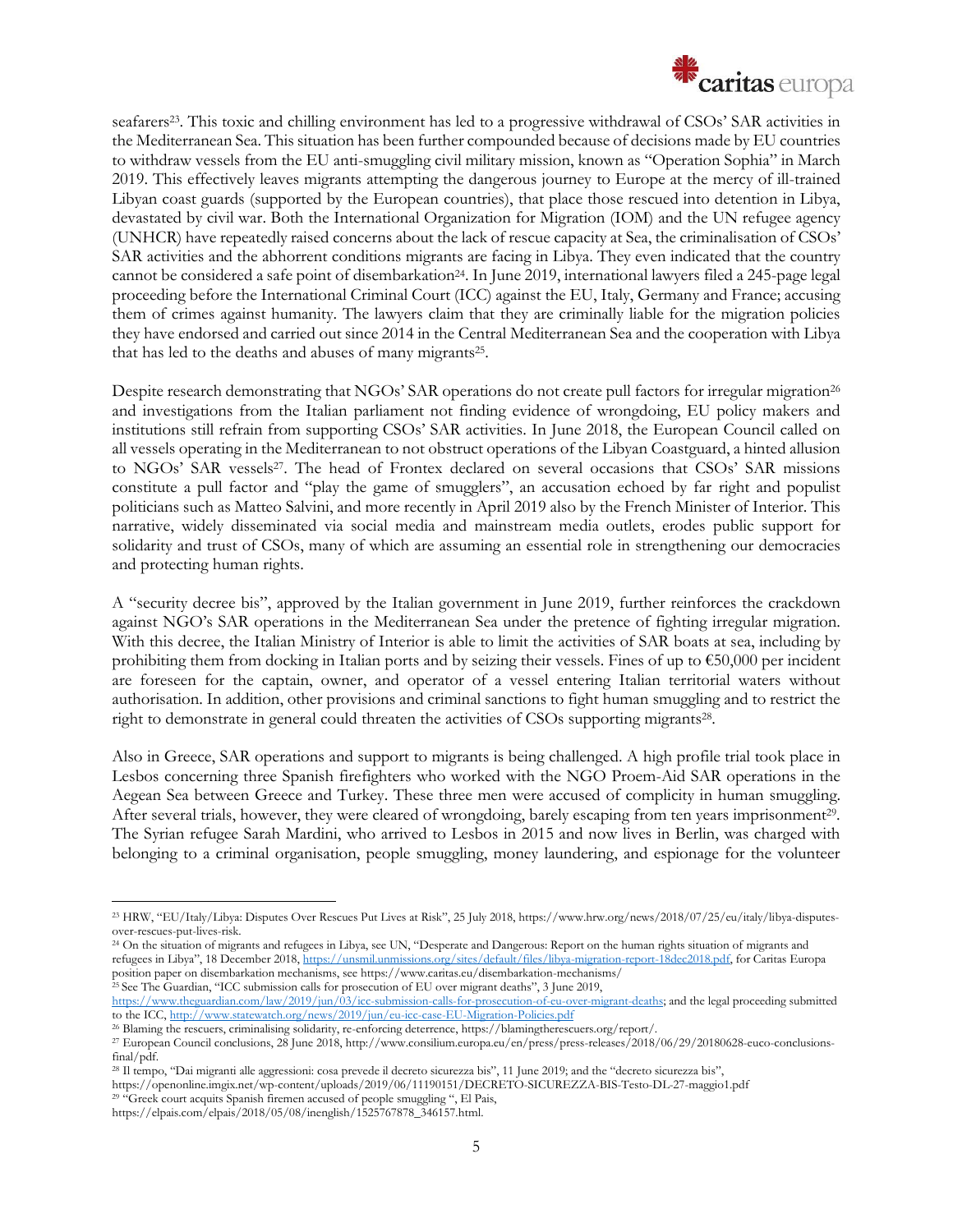

work she did in Lesbos. Sarah Mardini already spent 106 days in pre-trial detention before being released on bail in December 2018. The case against her is still open and she risks up to 25 years in prison if convicted<sup>30</sup>.

**This non-exhaustive overview of cases of criminalisation of solidarity represents a real trend occurring**  in Europe. They are far from being isolated and exceptional cases<sup>31</sup>. That many cases do not lead to convictions in the end does not diminish the human, psychological and financial impact these proceedings have, not to mention the lasting, warning effect it has on people considering to help and to act in solidarity with migrants in distress. A closer look at UN and EU provisions on human smuggling can shed light on the current context.

## **Global and European legislative framework on human rights defenders and smuggling**

The **UN "human rights defenders' Declaration**" states that everyone (individually or organised in association) has the right to promote human rights and fundamental freedom and to solicit and receive resources for that purpose. The state has the responsibility to provide an enabling environment to implement those activities and "*the state shall take all necessary measures to ensure the protection of everyone against any violence, threats,*  retaliation, discrimination or arbitrary action against the exercise of their rights<sup>'732</sup>. Regrettably, several laws and actions in different Member States are at odds with the UN Declaration.

The **UN protocol against the smuggling of migrants**<sup>33</sup> **,** ratified by all Member States but Ireland, identifies the smuggling of migrants as "*the procurement, in order to obtain, directly or indirectly, a financial or other material benefit, of the illegal entry of a person into a State Party of which the person is not a national or a permanent resident*". The protocol further details that criminal offences for smuggling (facilitation of entry and stay) can be established when committed intentionally and in order to obtain, directly or indirectly, a financial or other material benefit. For the UN, **a for-profit element is thus required to qualify for smuggling and to establish a criminal offence -** a requirement intending to exclude the assistance provided to migrants by family members and support groups. Importantly, the UN protocol also states that smuggled migrants shall not become liable to criminal prosecution.

Unfortunately, the **EU legislative package on smuggling** fails to reflect the UN protocol and leaves Member States a wide room of manoeuvre to implement laws whose side effects can threaten acts of solidarity towards migrants. In addition, it remains silent on the international obligation to rescue people at distress at sea and on SAR operations. The 2002 **facilitation directive** defines smuggling as the facilitation of unauthorised entry, transit and residence. It obliges Member States to provide sanctions for:

- 1. intentional assistance to enter or transit a territory irregularly (without specifying that this assistance is carried out on a for-profit basis as the UN Protocol does);
- 2. assistance to reside illegally on EU territory (this time specifying the financial gain purpose).

The non-binding "**humanitarian exemption**" (art 1.2) allows, but does not oblige Member States to exempt humanitarian assistance (without defining it) from sanctions in the case of facilitation of entry and transit<sup>34</sup> (but not for the facilitation of residence).

https://www.thenewhumanitarian.org/feature/2019/05/02/refugee-volunteer-prisoner-sarah-mardini-and-europe-s-hardening-line-migration. <sup>31</sup> For a comprehensive overview see Resoma, "Crackdown on NGOs assisting refugees and other migrants", July 2018,

l

<sup>30</sup> The new humanitarian, "Refugee, volunteer, prisoner: Sarah Mardini and Europe's hardening line on migration", 2 May 2019,

http://www.resoma.eu/sites/resoma/resoma/files/policy\_brief/pdf/Policy%20Briefs\_topic4\_Crackdown%20on%20NGOs\_0.pdf and The Institute of race relations, "When witnesses won't be silenced: citizens' solidarity and criminalisation", 2019, http://s3-eu-west-

<sup>2.</sup>amazonaws.com/wpmedia.outlandish.com/irr/2019/05/20104238/When-witnesses-wont-be-silenced.pdf

<sup>&</sup>lt;sup>32</sup> Declaration on the "Right and Responsibility of Individuals, Groups and Organs of Society to Promote and Protect Universally Recognised Human Rights and Fundamental Freedoms", 8 March 1999, art. 12.2 [https://www.ohchr.org/Documents/Issues/Defenders/Declaration/declaration.pdf.](https://www.ohchr.org/Documents/Issues/Defenders/Declaration/declaration.pdf) <sup>33</sup> UN Protocol against the smuggling of migrants by land, sea and air, supplementing the UN convention against transnational organised crime, 2000, https://www.unodc.org/documents/middleeastandnorthafrica/smuggling-migrants/SoM\_Protocol\_English.pdf.

<sup>34</sup> Council directive 2002/90/EC defining the facilitation of unauthorised entry, transit and residence, 28 November 2002, Art.e 1: https://eurlex.europa.eu/legal-content/EN/TXT/PDF/?uri=CELEX:32002L0090&from=EN.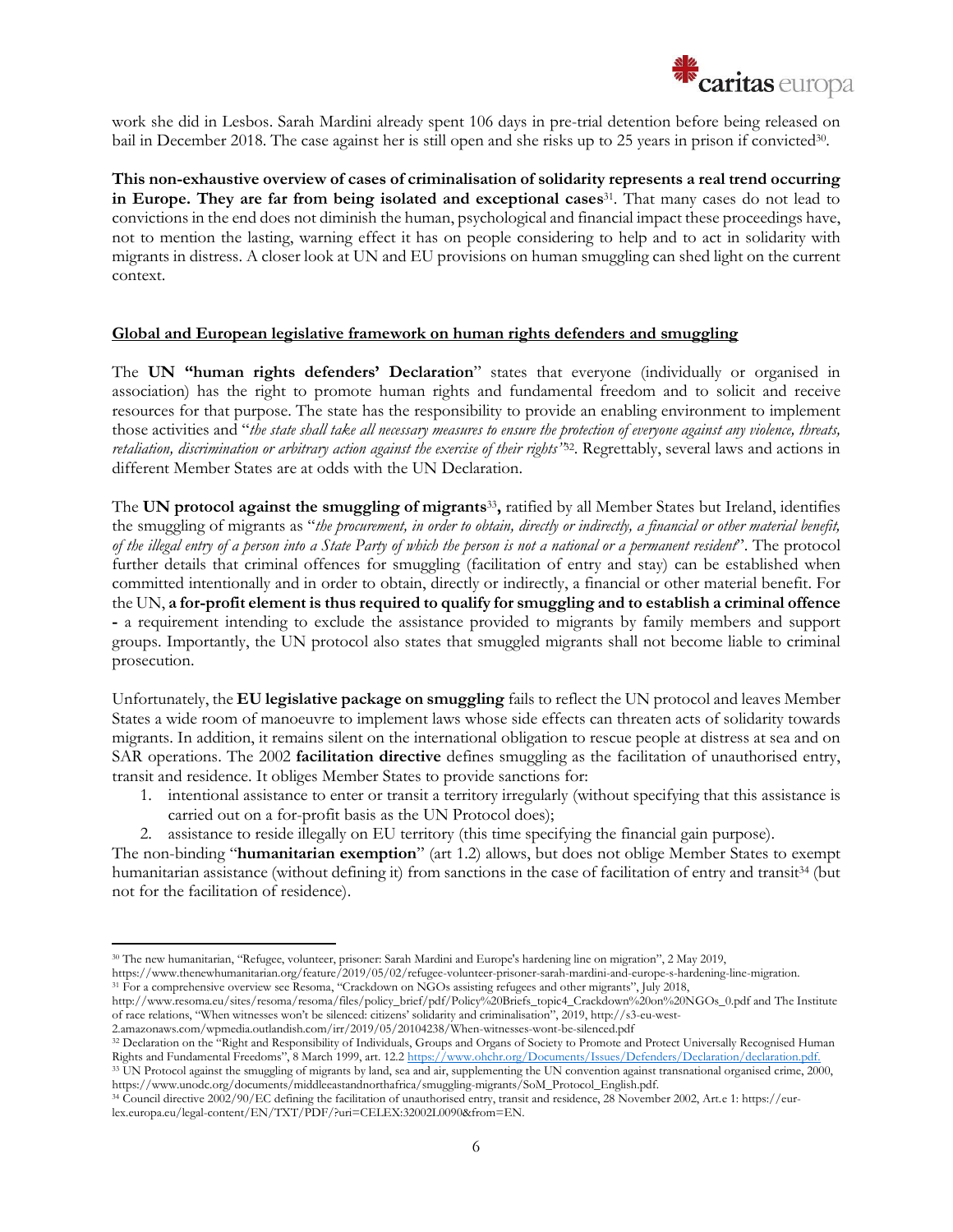

The accompanying 2002 **framework decision**<sup>35</sup> on the strengthening of the penal framework to prevent smuggling compels Member States to take the necessary measures to ensure the facilitation of unauthorised entry, transit, and residence are punishable by effective, proportionate and dissuasive criminal penalties (art. 1.1). While Art.6 specifies that the implementation of the framework decision should not be carried out at the expense of international, human rights and refugee laws 36 , the framework decision does not provide any general exemption for humanitarian assistance**.**

Several researches have contended that the **EU facilitation package is legally unclear - leaving Member States a wide manoeuvre of interpretation and does not provide binding safeguards to ensure that humanitarian assistance is exempted from the scope of the package**. The implementation of the EU legislation at national level can lead to acts of solidarity done on a charitable and not-for profit basis to be wrongfully conflated with human smuggling.

Research from the **Fundamental Rights Agency (FRA)**<sup>37</sup> provides a comprehensive overview of Member States' **implementation of the facilitation package and its impact**. In all EU countries, criminal law measures are being used to deter irregular migration, criminalising irregular migrants and the ones providing humanitarian support to them. Facilitation of entry and stay - with or without financial or material gain - is punishable in most Member States<sup>38</sup>. Fines can amount to €78,000 for facilitation of irregular entry and stay in the Netherlands and to up to €100,000 for facilitating irregular stay in Spain. Prison sentences can reach 14 years for the facilitation of irregular entry and stay in the UK and up to ten years for the facilitation of entry in Greece. Some Member States, such as Croatia, even punish facilitation of stay that reaps no profits. It is worth stressing that legislation that punishes the facilitation of for profit accommodation (e.g. renting a flat in the private housing market) risks punishing landlords who rent accommodation to irregular migrants. This could effectively lead to migrants being denied accommodation and pushed into destitution and homelessness<sup>39</sup>. In addition, the FRA highlights the **poor implementation of the humanitarian assistance exemption in most Member States.** This overview shows how the **implementation of the facilitation package risks unduly mixing up humanitarian assistance or services provided to irregular migrants with human smuggling**.

Similarly, an in-depth **study from the European Parliament (EP)**<sup>40</sup> **noted a substantial implementation gap between the UN Protocol and the EU facilitation package** regarding the definition of smuggling, and lamented that the facilitation of entry and stay even done without the element of "financial gain" can be considered as smuggling under EU legislation. The study further highlights the legal inconsistency in the implementation of the EU facilitation package, the absence of mandatory exemption for humanitarian assistance, and the lack of provisions to ensure the respect of the fundamental rights of smuggled migrants. The EP study warns that this puts in jeopardy the work of NGOs, associations and volunteers advocating for migrants' rights, as they may fear intimidation and sanctions. This ultimately undermines social trust and social cohesion.

[http://fra.europa.eu/en/publication/2014/criminalisation-migrants-irregular-situation-and-persons-engaging-them.](http://fra.europa.eu/en/publication/2014/criminalisation-migrants-irregular-situation-and-persons-engaging-them)

 $\overline{a}$ 

<sup>&</sup>lt;sup>35</sup> Council framework decision on the strengthening of the penal framework to prevent the facilitation of unauthorised entry,

transit, and residence, of 28 November 2002, https://eur-lex.europa.eu/legal-content/EN/TXT/PDF/?uri=CELEX:32002F0946&from=en. <sup>36</sup> The Art. 6 of the framework decision mentions particularly Art. 31.1 of the 1951 Geneva Refugee Convention "The Contracting States shall not impose penalties, on account of their illegal entry or presence, on refugees who, coming directly from a territory where their life or freedom was threatened in the sense of article 1, enter or are present in their territory without authorisation, provided they present themselves without delay to the authorities and show good cause for their illegal entry or presence"; and Art. 33.1 on non-refoulement "No Contracting State shall expel or return ("refouler") a refugee in any manner whatsoever to the frontiers of territories where his life or freedom would be threatened on account of his race, religion, nationality, membership of a particular social group or political opinion", [https://www.unhcr.org/3b66c2aa10.](https://www.unhcr.org/3b66c2aa10) <sup>37</sup> FRA, "Criminalisation of migrants in an irregular situation and of persons engaging with them", March 2014

<sup>&</sup>lt;sup>38</sup> The fact that facilitation of entry can be punishable even without financial gains is contrary to the UN protocol on smuggling that punishes only forprofit facilitation of entry.

<sup>&</sup>lt;sup>39</sup> Cyprus, Denmark, Estonia, Greece and Lithuania have legislative provisions explicitly punishing (fine/imprisonment) landlords for renting a flat to irregular migrants.

<sup>40</sup> European Parliament, "Fit for purpose? The Facilitation Directive and the criminalisation of humanitarian assistance to irregular migrants", 2016, http://www.europarl.europa.eu/RegData/etudes/STUD/2016/536490/IPOL\_STU(2016)536490\_EN.pdf.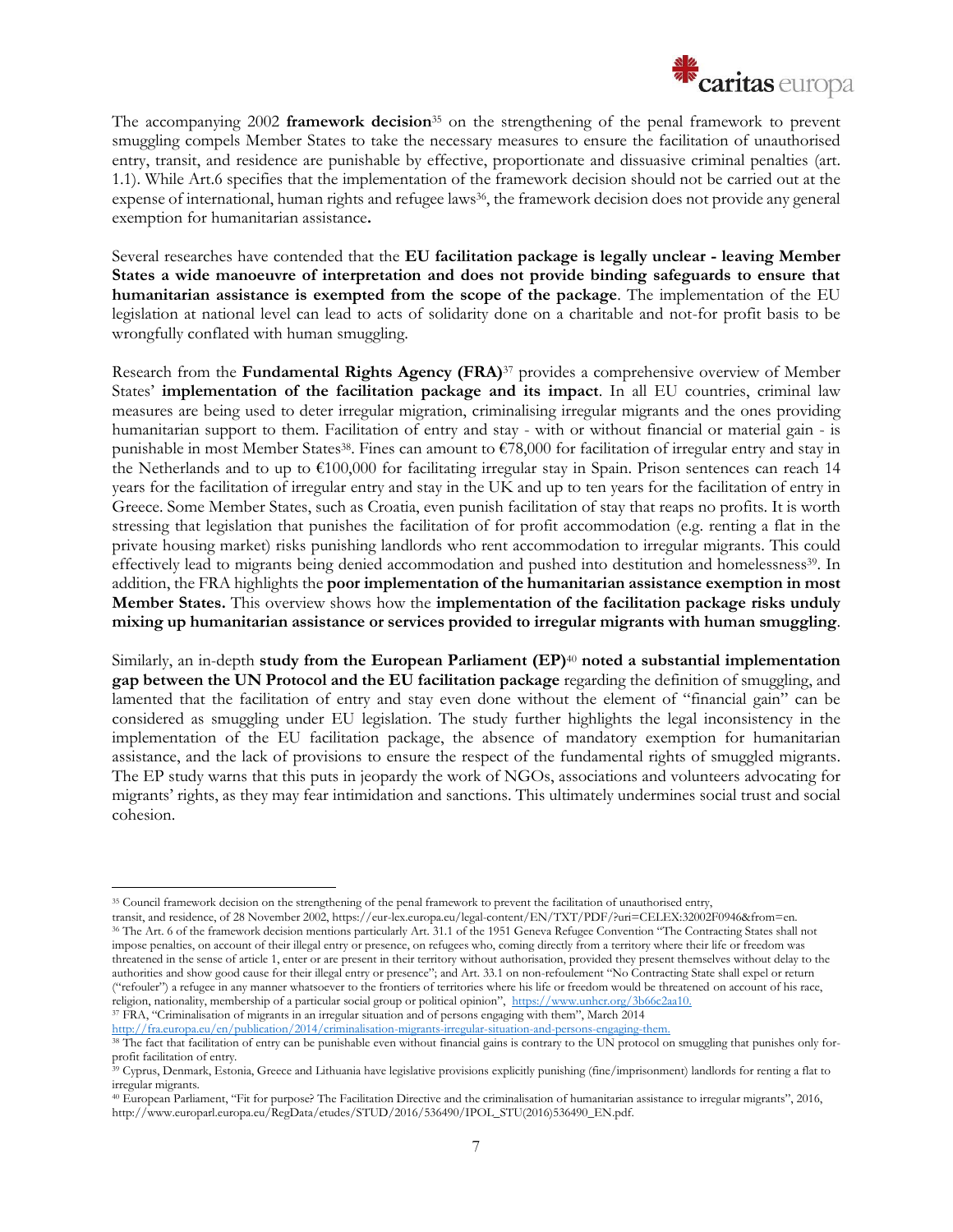

An **updated EP study from 2018<sup>41</sup>** confirms these previous findings and provides an extensive list of cases of criminalising acts of solidarity throughout Europe. The study highlights the deterioration in public discourse on issues pertaining to migrants and the support provided by CSOs, including in the Central Mediterranean Sea. It also warns against the detrimental long-term impact this can have on social trust, democracy and the rule of law more generally. The authors contend that the criminalisation of solidarity goes much beyond migration and risks damaging the core values of European societies enshrined in the Lisbon Treaty and in the EU Charter of Fundamental Rights, such as freedom of expression and association. To counter that risk, the report underscores the need to set up instruments that can promote and uphold EU values and the rule of law and to offer political and financial support to CSOs in Europe; which often play a watchdog role in defending and promoting democracy and the rule of law.

With the **EU action plan against migrant smuggling** (2015-2020), the European Commission (EC) announced that it would launch reform proposals to the facilitation package to ensure that appropriate criminal sanctions are put in place, while also avoiding the risk of criminalising those who provide humanitarian assistance to migrants in distress<sup>42</sup>. In March 2017, the EC concluded an evaluation<sup>43</sup> of the facilitation package, stating that while "*fears about perceived risks of criminalisation have been reported*", reform was not needed. The EC nevertheless highlighted that only seven Member States (Belgium, Greece, Spain, Finland, Italy, Malta, and the UK) had transposed the voluntary "humanitarian exemption" into legislation.

### **European and global calls to protect solidarity and migrants' rights**

In light of the increasing criminalisation of solidarity in the Central Mediterranean Sea and elsewhere in Europe, the **EP voted a resolution**<sup>44</sup> in June 2018 that calls the EC to adopt guidelines for Member States to **prevent humanitarian assistance from being criminalised,** specifying which forms of facilitation should not be criminalised. The EP deplored the "*unintended consequences of the facilitators package on citizens providing humanitarian assistance to migrants and on the social cohesion of the receiving society as a whole*". The resolution reaffirms that in line with the UN Smuggling Protocol, acts of humanitarian assistance should not be criminalised and Member States are called upon to transpose the humanitarian assistance exemption. It further calls to set up adequate systems to monitor the implementation of the EU facilitators package (e.g. the number of people arrested, judicial proceedings initiated and convictions). In April 2018, the EP had already called for the non-criminalisation of humanitarian assistance, for greater SAR capacities for people in distress, and for the acknowledgement of support provided by private actors and NGOs in carrying out rescue operations at sea and on land<sup>45</sup>.

Meanwhile, 163 states adopted the **Global Compact for Safe, Orderly and Regular Migration**<sup>46</sup> in December 2018, committing to take actions to save lives at Sea (art. 8); strengthen the transnational response to migrants' smuggling while protecting the victims (art. 9); and to provide access to basic services and human rights for migrants, regardless of their migration status (art. 15). The latest provision is very important as it reinforces the **"firewall" principle,** which foresees that service providers should not be required to report on the undocumented migrants they encounter when providing assistance (e.g. provision of emergency shelter, food, healthcare and other necessities).

<sup>43</sup> European Commission, Refit evaluation of EU legal framework against facilitation of unauthorised entry, transit and residence: the Facilitators Package, 22 March 2017, https://ec.europa.eu/home-affairs/sites/homeaffairs/files/e-library/documents/policies/irregular-migrationreturn/20170322\_-\_refit\_evaluation\_of\_the\_eu\_legal\_framework\_against\_facilitation\_of\_unauthorised\_entry\_transit\_and\_residence\_en.pdf. <sup>44</sup> European Parliament, "Motion for a resolution on guidelines for Member States to prevent humanitarian assistance from being criminalised", 29 June 2018, http://www.europarl.europa.eu/sides/getDoc.do?pubRef=-//EP//NONSGML+MOTION+B8-2018-0314+0+DOC+PDF+V0//EN. <sup>45</sup> European Parliament, "Motion for a resolution on progress on UN Global Compacts for Safe, Orderly and Regular Migration and on Refugees", 11 April 2018, recommendation 19, p.9, http://www.europarl.europa.eu/sides/getDoc.do?pubRef=-//EP//NONSGML+MOTION+B8-2018- 0184+0+DOC+PDF+V0//EN.

<sup>46</sup> UN, "Global Compact for Safe, Orderly and Regular Migration", 11 July 2018,

https://refugeesmigrants.un.org/sites/default/files/180711\_final\_draft\_0.pdf.

 $\overline{a}$ <sup>41</sup> European Parliament, "Fit for purpose? The Facilitation Directive and the criminalisation of humanitarian assistance to irregular migrants: 2018 Update", [http://www.europarl.europa.eu/RegData/etudes/STUD/2018/608838/IPOL\\_STU\(2018\)608838\\_EN.pdf.](http://www.europarl.europa.eu/RegData/etudes/STUD/2018/608838/IPOL_STU(2018)608838_EN.pdf)

<sup>42</sup> European Commission, "EU Action Plan against migrant smuggling (2015 -2020)", 27 May 2015, pg.3, https://eur-lex.europa.eu/legalcontent/EN/TXT/PDF/?uri=CELEX:52015DC0285&from=EN.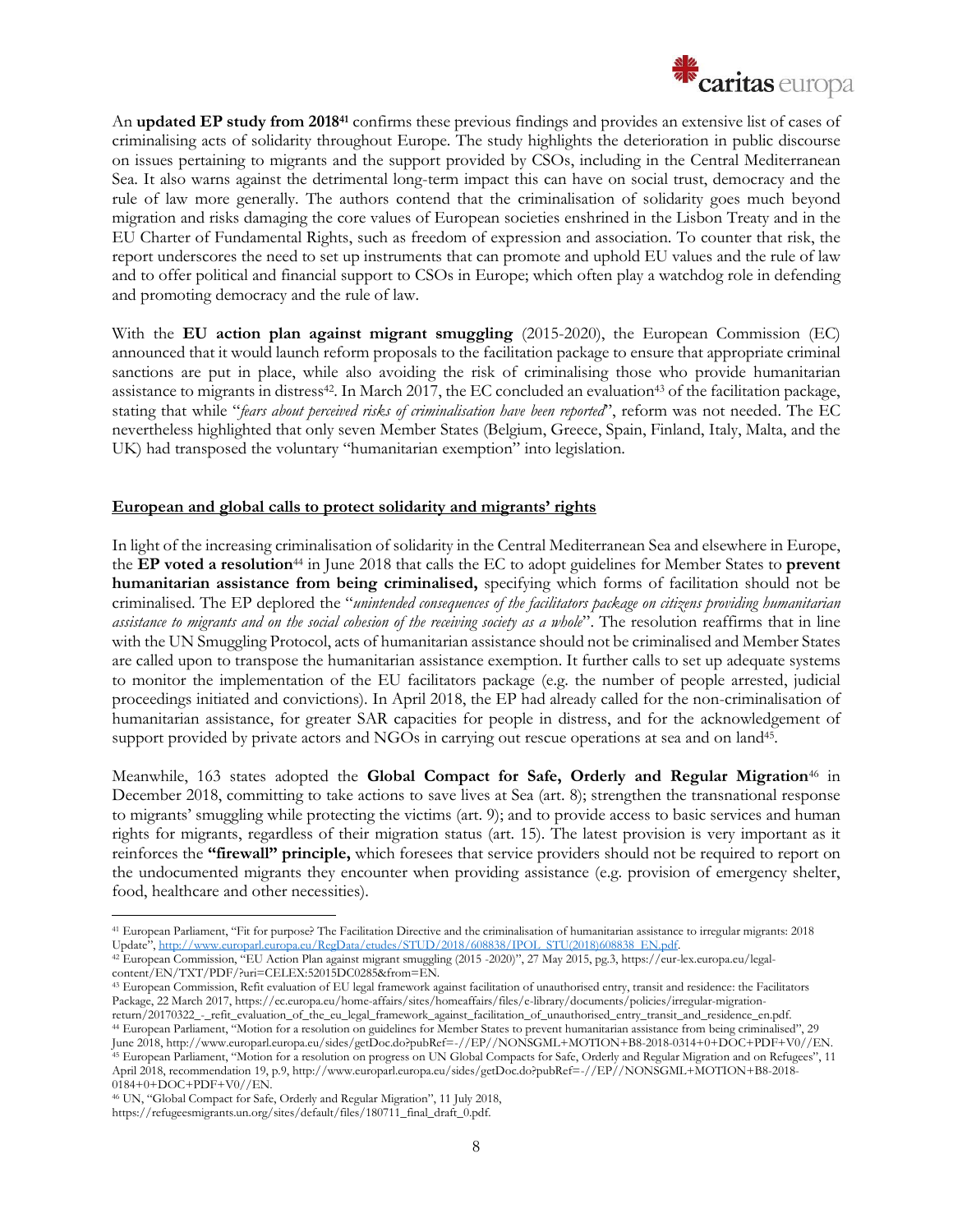

In line with these positive developments, several **UN rapporteurs and bodies** issued a joint statement in September 2018 ahead of an informal EU summit in Salzburg. They called EU Member States **not to criminalise civil society organisations' and human rights defenders' acts of solidarity with migrants and to establish SAR operations**<sup>47</sup> .

## **Recommendations**

### **At European level, Caritas Europa recommends:**

- **The EC to amend the facilitation package** in order to align it with the UN protocol and ensure that humanitarian assistance is not criminalised:
	- o The "**humanitarian exemption**" clause should be made compulsory and concern facilitation of entry, transit and stay. Humanitarian assistance should be clearly defined and encompass a broad definition.
	- o Only **for-profit facilitation** of entry, transit and stay should be considered as smuggling and forprofit services, such as **renting out accommodation should be exempted** from the definition of facilitation of stay.
	- o The EC should remind Member States of their duty under international law to **assist persons in distress at sea** and **NGOs' SAR operation should be explicitly distinguished from smuggling.**
- **The EC to provide MS with guidelines on how to implement the facilitation package** without criminalising humanitarian assistance, in case there is no legislative reform. Guidelines should also provide **safeguards** to ensure that migrants and smuggled people can **access basic services and justice without being criminalised or deported**, in line with the "**firewall" principle**.
- **The EC to start infringement procedures** when EU law and the EU Charter of Fundamental Rights is infringed upon.
- **The EC to set up adequate independent monitoring and observatory mechanism** to oversee the implementation of the facilitators package and its impact on humanitarian assistance, in collaboration with multi-stakeholders alliances (CSOs, lawyers, academics, trade unions, etc.). This mechanism should allow CSOs and citizens to submit complaints and testimonies about cases of criminalisation of humanitarian assistance.
- **The EP to set up a parliamentary inquiry** to gather evidence and hear the testimonies of CSOs and EU citizens who have been victims of misguided prosecutions.
- **The EC and EU Member States to publicly acknowledge and support the humanitarian assistance** provided by NGOs and volunteers to migrants, including SAR operation.
- **The EC and EU Member States to broaden and facilitate direct access to EU funding** for CSOs and human rights defenders under the EU Multiannual Financial Framework for 2021-27, including for humanitarian assistance provided to undocumented migrants and for actions promoting EU values and the rule of law.

l <sup>47</sup> Joint communication of Special Procedures ahead of the informal summit of EU heads of state or government in Salzburg on 19-20 September 2018, p.4, https://www.ohchr.org/Documents/Issues/SRMigrants/Comments/OL\_OTH\_64\_2018.pdf.